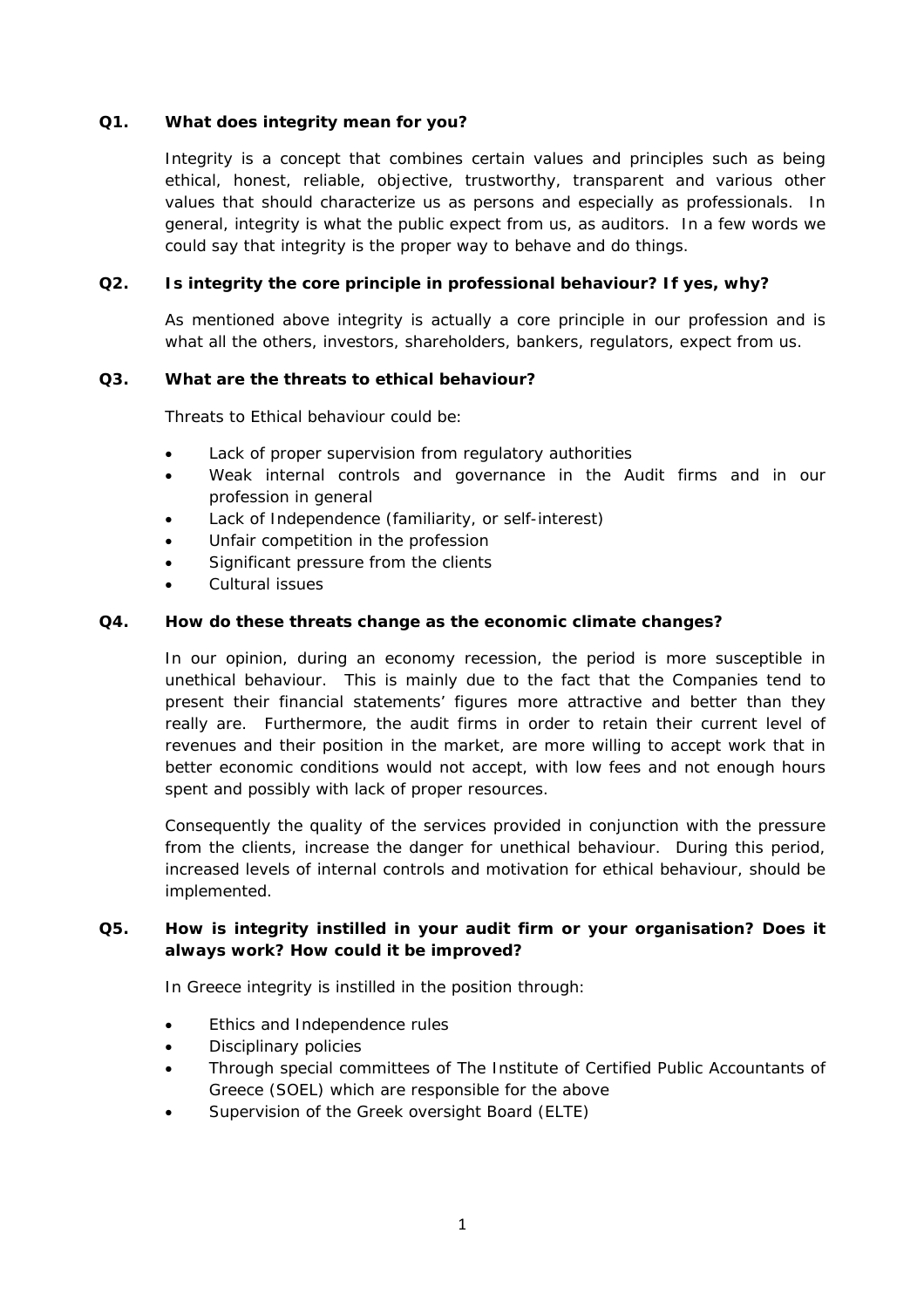We can't be certain that all the above always work. There is always room for improvement and the relevant authorities and Professional Bodies in Greece are always focused in applying and supporting these ethical principles and enhance the ethical culture in the profession.

# **Q6. Do readers agree that integrity is actually the core principle and should be highlighted as such, compared with the other fundamental principles referred to in paragraph 2.3? If not, why not?**

We agree.

#### **Q7. Do the other fundamental principles derive from integrity or are they complementary to it? Please explain your rationale?**

As described above integrity is supported by a combination of other fundamental principles. For example, an auditors' report can't be issued with integrity if independence, due care, and objectivity has not been applied by the auditor.

# **Q8. From the perspective of professional ethical behaviour, does the quality of the persons' character matter if their actions are consistent with expected standards? Does this have consequences for the disciplinary process?**

In our opinion, although the actions of a person could be in accordance of the expected standards, the quality of its character matters for the perspective of the professional ethical behaviour.

More specifically, even though the professional standards of a person are the expected in the profession, his "not ethical" quality of character, may impact his reputation as professional and the profession in general.

Furthermore, in accordance with Law 3693/2008 governing the auditing profession in Greece, the practising certificate of an auditor may be revoked in case of serious doubts of integrity.

# **Q9. Do readers believe that the perceived integrity of the profession as a whole impacts upon the integrity of individuals within it? Again, does this have consequences for the disciplinary process?**

Yes, we believe that the perceived integrity of the profession as a whole does impact upon the integrity of individuals within it. However, notwithstanding that general perception, whether generally good or bad, individuals must observe ethics and professional standards and if not should be disciplined.

## **Q10. Would it be helpful for codes of ethics of accountancy bodies to include further discussion on integrity? If so, what are the key points that should be included?**

We believe that it would be helpful for codes of ethics of accountancy bodies to include further discussion on integrity, especially in a period of an economy recession where the environment helps the unethical behaviour as described above.

Some of the key points could be: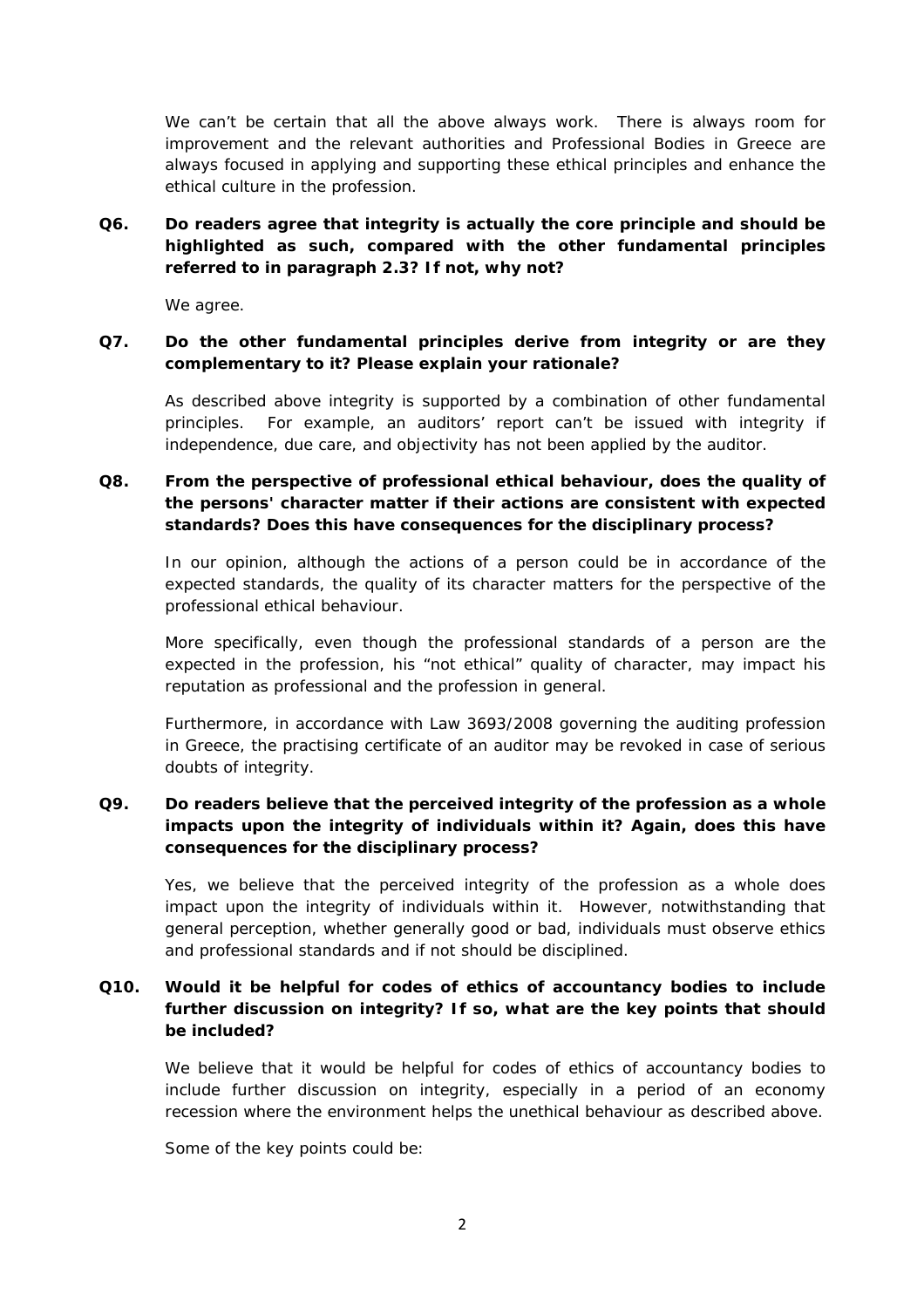- High importance of integrity in building and enhancement of the professional reputation.
- Our responsibility to the shareholders and to the public in general.
- Emphasize the disciplinary actions in cases of unethical behaviour.

# **Q11. Should there be greater clarity of the extent to which personal integrity would affect professional integrity, to enhance harmonisation? What sort of personal behaviour should merit professional disciplinary action?**

We believe that, as a rule, any kind of personal behaviour could impact the professional reputation and the trust of the pubic to our profession should trigger of professional disciplinary action. Such behaviour could be the use of inside information obtained through the audit for own profit, bribery, etc.

In such cases, we believe that disciplinary actions should be taken and publicly announced, in order to reinstate the trust of the public to our profession.

## **Q12. Do you agree with the behavioural characteristics discussed in paragraph 5.2? If not, please explain what should be changed.**

We believe that all the behavioural characteristics discussed in paragraph 5.2 are valid and important. However in respect to point f "Be open-minded and open to consider new information and ideas", the term "open-minded" may be misinterpreted and give room to a more "flexible" behaviour. In this respect, we believe that it should be emphasized that an auditor should be open-minded and open to new ideas, however he should at all times respect and apply the applicable laws and regulations and not accept "creative accounting" or any deviations from laws, regulations and standards.

## **Q13. Are there further behavioural characteristics that should be expected of someone behaving with integrity in a professional context, other than those listed in paragraph 5.2? If so, what?**

In general we are covered with those mentioned in par. 5.2.

**Q14. Do readers agree with the indicators discussed in 6.7? Are there others, and if so what?** 

We agree.

## **Q15. Do readers agree that organisations should have clear ethical values and that in all but the smallest organisations this will require the organisation to have a code of conduct? If not, please explain your rationale.**

We agree with that statement. We do believe that irrespectively of the size of an organization there must be defined ethical values that should be clearly communicated in the organization. Of course the code of conduct will differ, depending on the size of the organization in order to cover its needs and the proper channels of communications.